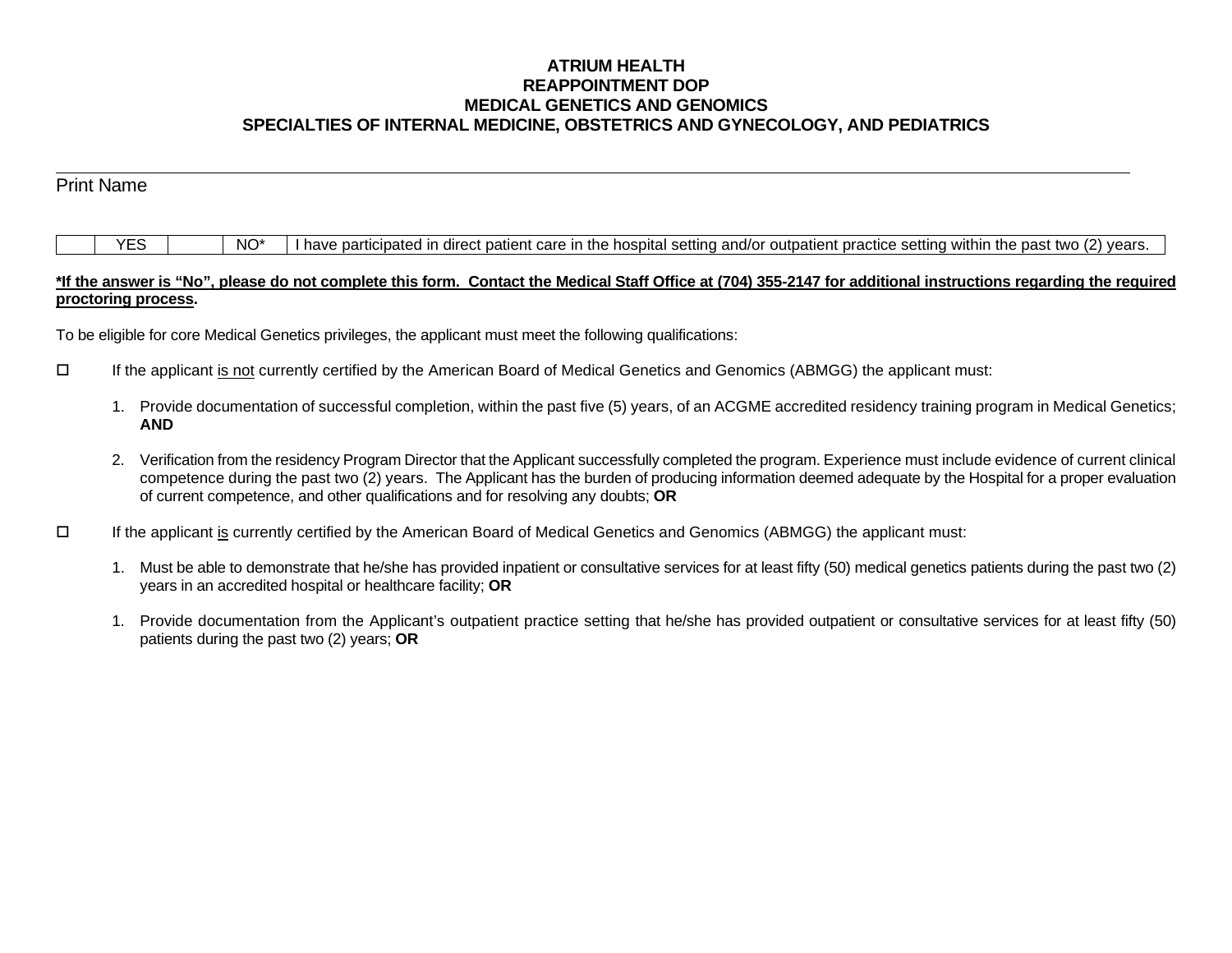NOTE 1: Physicians must apply for "CORE" privileges in order to be eligible for clinical privileges in the specialty of Medical Genetics at any facility within Atrium Health.

NOTE 2: "CORE" privileges cannot be amended or altered in any way.

NOTE 3: Please note that the exercise of certain privileges enumerated herein is necessarily limited by the operational, and resource constraints of the facility. All procedures must be performed within a clinical setting with the capabilities and organizational structure required to provide appropriate support.

| <b>CMC</b> | <b>Pineville</b> | <b>University</b><br>City | <b>CR</b> | Lincoln | Cabarrus | Union | Stanly | Anson | <b>Cleveland</b> |        | <b>MEDICAL GENETICS CORE PRIVILEGES</b>                                                                                                                                                                                                                                                                                                                                                                                                                            |
|------------|------------------|---------------------------|-----------|---------|----------|-------|--------|-------|------------------|--------|--------------------------------------------------------------------------------------------------------------------------------------------------------------------------------------------------------------------------------------------------------------------------------------------------------------------------------------------------------------------------------------------------------------------------------------------------------------------|
|            |                  |                           | N/A       |         |          |       |        |       |                  | CGEN-1 | Medical Genetics Core Privileges - Privileges to<br>evaluate, diagnose, treat, and provide consultation to<br>patient of all ages with metabolic or genetic, or<br>possibly genetically linked, diseases or disorders by<br>using cytogenetic, molecular, genomic, radiologic,<br>and biochemical testing to assist in specialized<br>genetic counseling and implementing needed<br>therapeutic interventions as well as prevention<br>through prenatal diagnosis. |

These privileges include medical consultation as requested by other physicians; ordering and interpretation of specialized cytogenetic, molecular, genomic, and biochemical testing; diagnosis and management of genetic disorders; application of knowledge of heterogeneity, variability, and natural history of genetic disorders in patient care decision-making; genetic risk assessment; genetic counseling; skin biopsy; lumbar puncture.

## **Maintenance Criteria for Continued Privileges – CGEN-1:**

The Physician must submit a minimum of twelve (12) Medical Genetics Core privilege elements of which may in inpatient, outpatient, or consultative during the past two (2) year period based on acceptable results of ongoing professional practice evaluation and outcomes to reapply for privileges. This will be reviewed at the time of reappointment. Physicians who would like to continue to hold any Medical Genetics Core privileges (CGEN-1) but are unable to document the minimal number will be requested to voluntarily withdraw their request for such privileges and to complete the necessary proctoring forms.